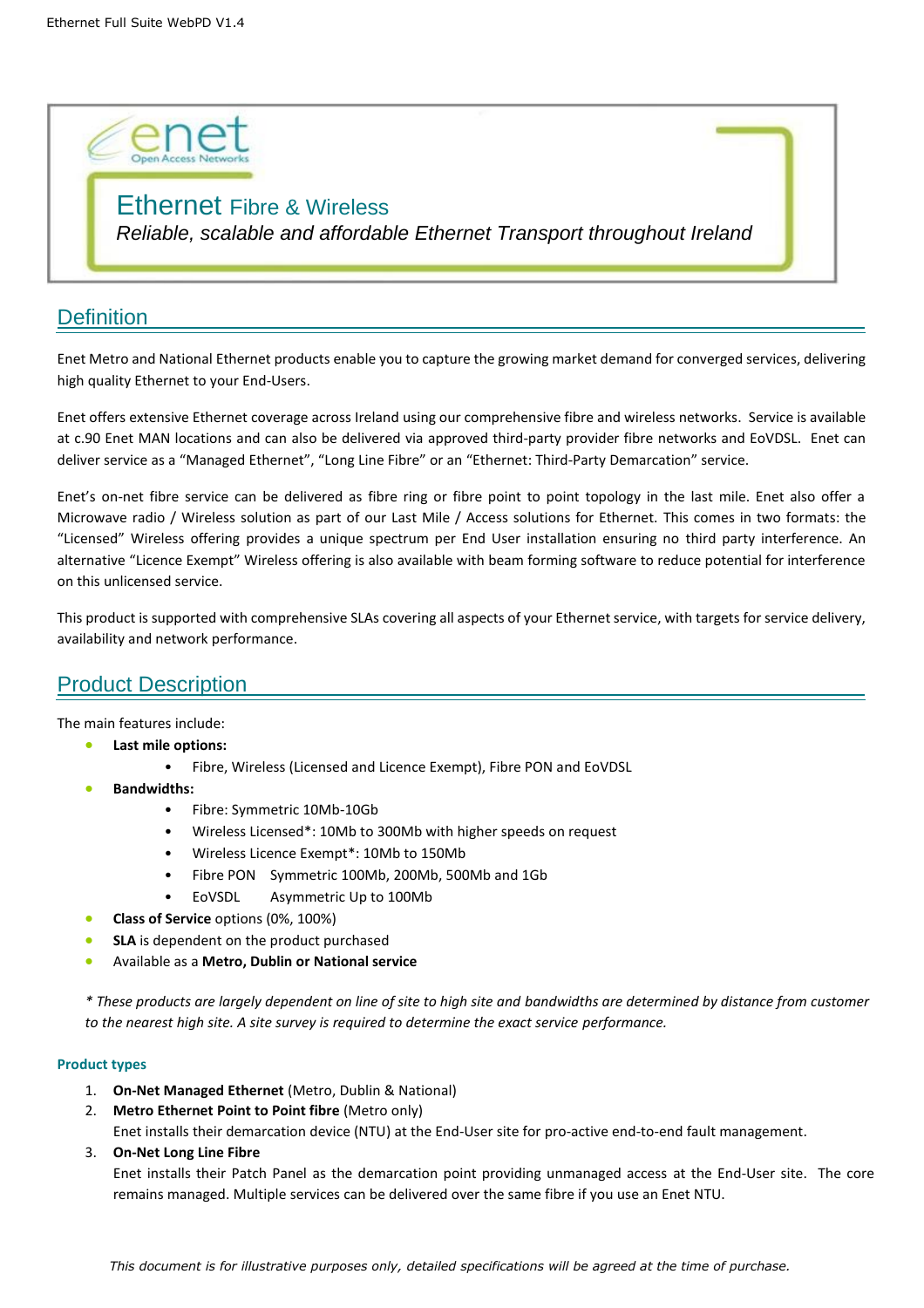#### 4. **Ethernet: Third-Party demarcation**

This is an off-net product using a third-party provider's last mile Fibre or Fibre-over-PON network. Demarcation is at the port on the third-party provider's NTU at the End-User site. Enet manages to the last device on the Enet network edge at the Colo. Enet can manage the Access element of the service with the third-party's assistance.

Enet offers several **Solution Types:**

- **Enet Ethernet Access EPL (**Point to Interconnect service) Enet deliver a service terminated on an agreed E-NNI with a dedicated S-VLAN handoff at the e-NNI.
- **Enet Ethernet Access EPL – Dual E-NNI (**Point to multi-interconnect service) You can protect an End-User site with a pair of protected E-NNIs, with dedicated S-VLAN handoff at the e-NNI.
- **Enet Ethernet Line EPL (**Point-to-Point service) This plug-and-play service delivers a simple point-to-point connection between two sites (e.g. datacenters)
- **Enet Ethernet Line EVPL (**Point to Multi-point service) Aggregate traffic from multiple sites onto a single Hub interface at a central location. You can connect a large number of sites to a head office, datacentre or carrier PoP in a cost effective and manageable way.

|                                                                                | <b>Technical Specification</b>                                                                                                                                                                                                                                   |  |  |
|--------------------------------------------------------------------------------|------------------------------------------------------------------------------------------------------------------------------------------------------------------------------------------------------------------------------------------------------------------|--|--|
| <b>Protocols and</b><br><b>Standards</b>                                       | IEEE 802.1D MAC bridges - including .1p Priority<br>IEEE 802.3ad LACP<br>$\checkmark$ IEEE 802.1Q VLAN                                                                                                                                                           |  |  |
| Flexibility                                                                    | Bandwidth can be upgraded as required<br>✔                                                                                                                                                                                                                       |  |  |
| <b>Customer Support</b>                                                        | 24x7x365 Network Operations Centre support                                                                                                                                                                                                                       |  |  |
| <b>Handoff</b>                                                                 | To Carrier on MAN using Layer 2 aggregated IEEE 802.1ad interconnection                                                                                                                                                                                          |  |  |
| <b>MTU</b>                                                                     | 9000 bytes as standard                                                                                                                                                                                                                                           |  |  |
| <b>MAC Addresses</b>                                                           | Default of 100<br>✓                                                                                                                                                                                                                                              |  |  |
| For services delivered with an Enet NTU, the following details apply           |                                                                                                                                                                                                                                                                  |  |  |
| <b>Service Handoff</b>                                                         | $\checkmark$ Provider Bridge (IEEE 802.1ad PB) is the default configuration                                                                                                                                                                                      |  |  |
| Presentation                                                                   | Fibre or Wireless Licensed: Electrical RJ45 1000Mbps or Optical (LC default, SC)<br>Wireless Licence Exempt: Electrical RJ45 1000Mbps only                                                                                                                       |  |  |
| <b>Interface Type</b>                                                          | 1000 Base-T, 1000 Base-LX, 1000 Base-LR. Other media available on request<br>✓                                                                                                                                                                                   |  |  |
| <b>Demarcation Point</b>                                                       | For Managed Service, the port facing the End-User network on the Enet NTU<br>For Long Line, the Patch Panel                                                                                                                                                      |  |  |
| Power                                                                          | All NTUs uses single AC power supply by Default.<br>For Fibre: Dual power AC/DC available on request and chargeable<br>For Wireless Licensed - Dual power DC available on request and chargeable<br>For Wireless Licence Exempt - single AC (Default) or DC only |  |  |
| For services delivered as third party demarcation, the following details apply |                                                                                                                                                                                                                                                                  |  |  |
| Presentation                                                                   | Electrical RJ45 1000Mbps or Optical LC                                                                                                                                                                                                                           |  |  |
| <b>Demarcation Point</b>                                                       | For Third-Party demarcation, the port on the third party providers NTU                                                                                                                                                                                           |  |  |
| Power                                                                          | Single AC. A limited set of alternative are available depending on the third party<br>provider.                                                                                                                                                                  |  |  |

| <b>Bandwidth</b>         | <b>Bandwidth Type</b> | <b>Access Media</b>             |
|--------------------------|-----------------------|---------------------------------|
| 2Mb to 10Mb              | Symmetrical           | Fibre (On-net)                  |
| 10Mb to 10Gb             | Symmetrical           | Fibre (On-net & Extended Reach) |
| 100Mb, 200Mb, 500Mb, 1Gb | Symmetrical           | Fibre over PON                  |
| 10Mb to 300Mb+           | Symmetrical           | Wireless Licensed               |
| 10Mb to 150Mb            | Symmetrical           | Wireless Licence Exempt         |
| Up to 100Mb              | Asymmetrical          | EoVDSL                          |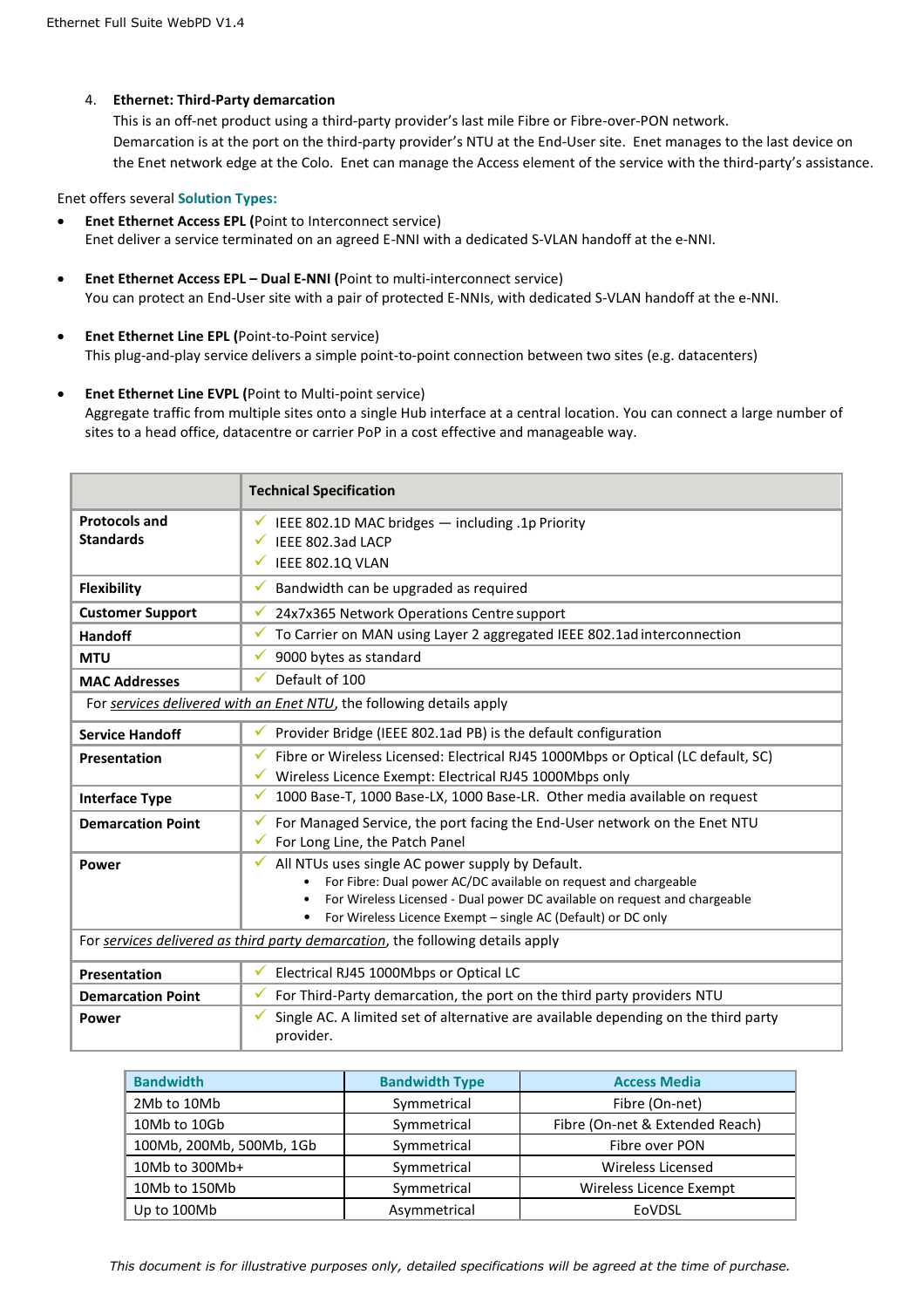## Service Delivery

The schematic below represents a national Fibre Managed Ethernet point-to-interconnect solution (E-Access EPL).



- Fibre is brought from the MAN to the End-User site and terminated on a fibre patch panel
- For Managed Ethernet, the Enet NTU is installed at the End-User site
- For Metro service, the Carrier must have an E-NNI at the local MAN Colocation Facility
- On-net fibre access is either diversely routed (east and west) or direct Point-to-Point Access to the Enet Colocation Facility
- Migration from existing products to this new product is not permitted
- For third party demarcation services the Carrier connects to the port on the third party providers NTU e.g. Radwin, Huawei etc. No enet NTU / CPE on-site.
- For Wireless a survey is required to determine line of site. Other key activities include ComReg license approval, high-site accommodation and approval as well as:
	- The installation of a dish and radio on the external of the premises (Pole may also be required)
	- Cabling from outdoor to the proposed indoor equipment location
	- Customer NTU is installed within the premises requiring power and rack space / comms cabinet

# Enet Responsibilities

Enet is responsible for:

- Provisioning an Ethernet solution from the End-User's premises to the Interconnect
- $\bullet$  The operation and maintenance of the Ethernet service
- Acquiring the public wayleave for civil elements of the service
- Assigning the VLAN identifiers on the Layer 2 aggregated interconnect corresponding to the desired Ethernet bandwidth

### Carrier Responsibilities

The Carrier is responsible for:

- Allocating adequate rack space for installation of the fibre patch panel.
- If applicable, rack space for the Enet NTU and ensuring a clean protected power supply.
- Shaping the traffic in line with the purchased traffic profile
- The operation and maintenance of the services purchased by the End-User
- Owning the relationship with the End-User
- Acting as the point-of-contact for any End-User enquiries